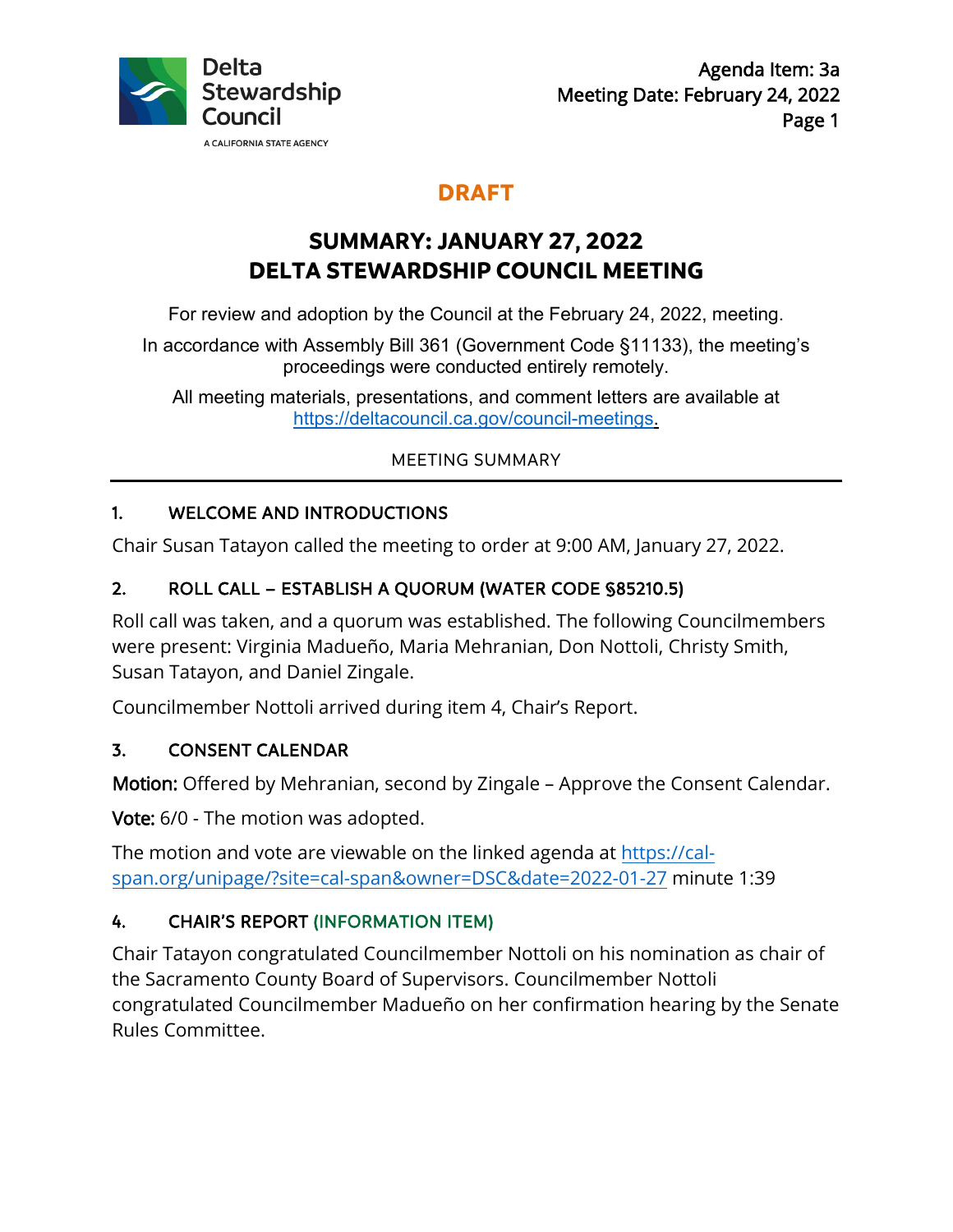#### Public Comment

 should consider including native Delta tribes in their discussions. Diedre Des Jardins commented that the DPIIC Restoration Subcommittee Meeting

The motion and vote are viewable on the linked agenda at <https://cal>span.org/unipage/?site=cal-span&owner=DSC&date=2022-01-27 minute 03:31.

## 5. PUBLIC COMMENT

 Delta Stewardship Council meeting. Des Jardins noted that this decision-making Dierdre Des Jardins, California Water Research, commented that during the summer of 2021, attorneys from the California Natural Resources Agency (CNRA) released an opinion that Delta Independent Science Board (Delta ISB) members couldn't be paid as independent consultants. The opinion was not formally transmitted to councilmembers, and it wasn't reviewed as an agenda item at a process was not transparent. Des Jardins commented that she would be following up with a written letter.

The item is viewable on the linked agenda at<https://cal-span.org/unipage/?site=cal>span&owner=DSC&date=2022-01-27 minute 6:00.

#### 6. EXECUTIVE OFFICER'S REPORT (INFORMATION ITEM)

 Executive Officer Jessica Pearson announced that the Senate Rules Committee confirmation vote by the full Senate will take place in the coming months. unanimously recommended the confirmation of Virginia Madueño to the Council. A

 Due to improved conditions, the Department of Water Resources (DWR) and the Folsom reservoirs. DWR also announced an increase in the State Water Project U.S. Bureau of Reclamation withdrew their application to the State Water Resources Control Board for a Temporary Urgency Change Petition from February 1 through April 2022. The petition proposed modifying water quality requirements so that the State Water Project and the Central Valley Project could release less water into the Delta through April 2022 to conserve limited stored water in Shasta, Oroville, and allocation to fifteen percent of requested supplies for 2022.

The Governor released his 2022-2023 Proposed Budget in January. The budget proposes \$18.5 million in funding over three years to support DWR's Delta Flood Emergency Preparedness programs, including training, exercises, and levee repairs.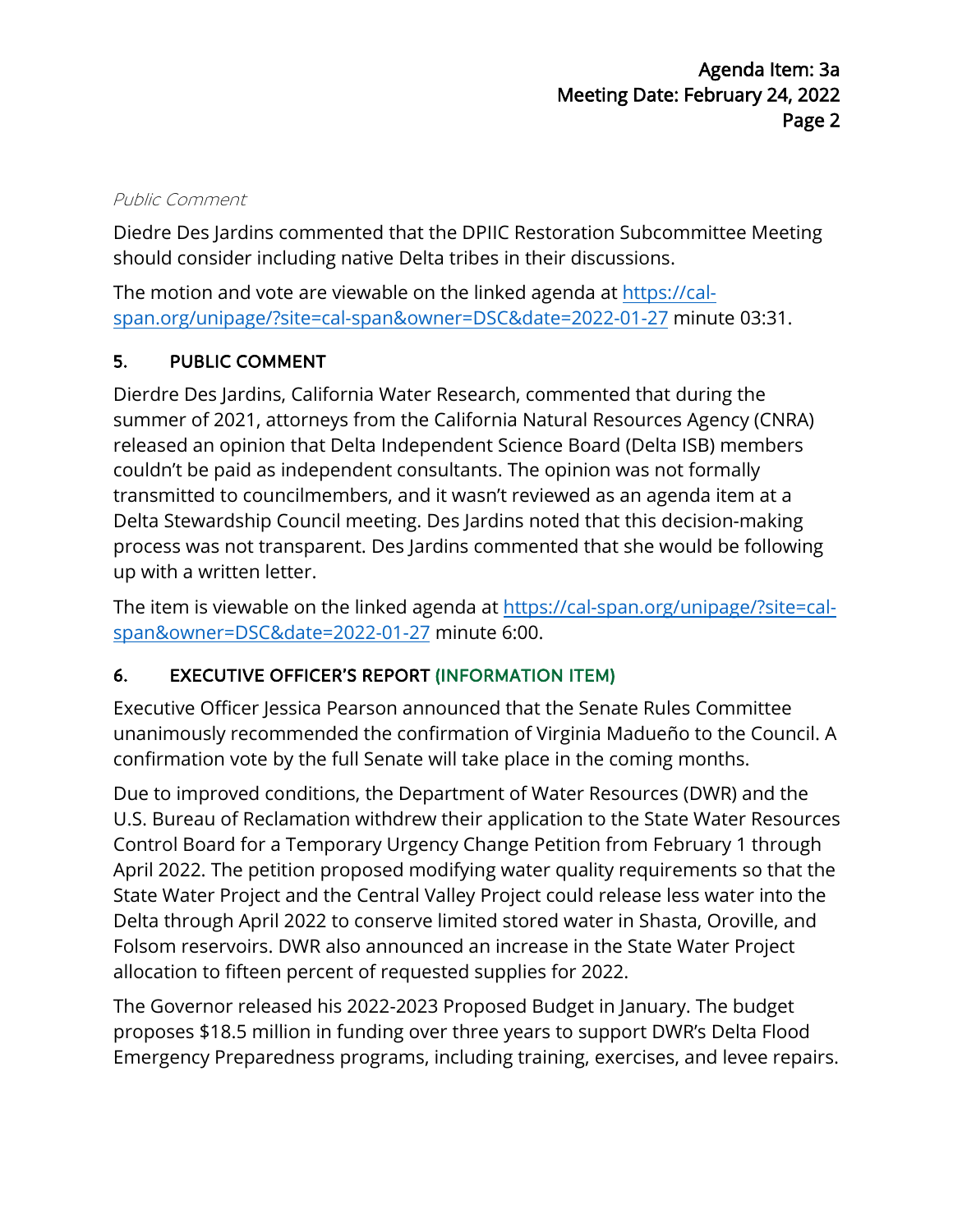The program also includes funding local agencies in the Delta to assist with emergency response.

CNRA released a progress report on how agencies are meeting the goals outlined in the Governor's Water Resilience Portfolio, including a few of the Council's activities that align with portfolio actions, such as the Delta Adapts climate change vulnerability assessment.

Pearson gave an overview of the staff's proposal to revise the Council's Appeals and Procedures for covered actions. Council staff released a draft version of the proposed amendments on the Council's website on December 10, 2021, for a 90 day public comment period ending on March 7, 2022. Interested persons may view the proposed amendments on our website and submit comments to [procedures@deltacouncil.ca.gov.](mailto:procedures@deltacouncil.ca.gov)

 appeals related to other Delta Plan policies. In its December filing, DWR finds that the proposed project is consistent with the two remanded Delta Plan policies. The certification's public review period closes on January 31, 2022. On December 30, 2021, DWR submitted a certification of consistency for the remanded portions of the Lookout Slough Tidal Habitat Restoration and Flood Improvement Project. The Council considered four appeals to the project's certification of consistency in the summer of 2021 and remanded the project back to DWR for reconsideration of consistency for the Delta Plan policies G P1(b)(3), Best Available Science, and DP P2, Respect Local Land Use. The Council denied the

 Pearson welcomed Michelle Mendonca as a new Office Technician in the Business Services unit and Elishabeh Pulliam-Tate in the Delta Science Program's Science Communication, Synthesis, and Decision-Support unit as a 2022 California Sea Grant State Fellow.

The Outreach Highlights Report, the Active Projects List, and the Quarterly Contract Report were provided to the Council in writing.

6a. Legal Update (Information Item)

There was no Legal Update.

6b. Legislative Update (Information Item)

There was no Legislative Update

6c. 2021 Delta Stewardship Council Annual Report (Information Item)

 Delta Adapts climate change vulnerability assessment for the Delta; the release of Pearson reviewed a few of the Council's 2021 accomplishments: completion of the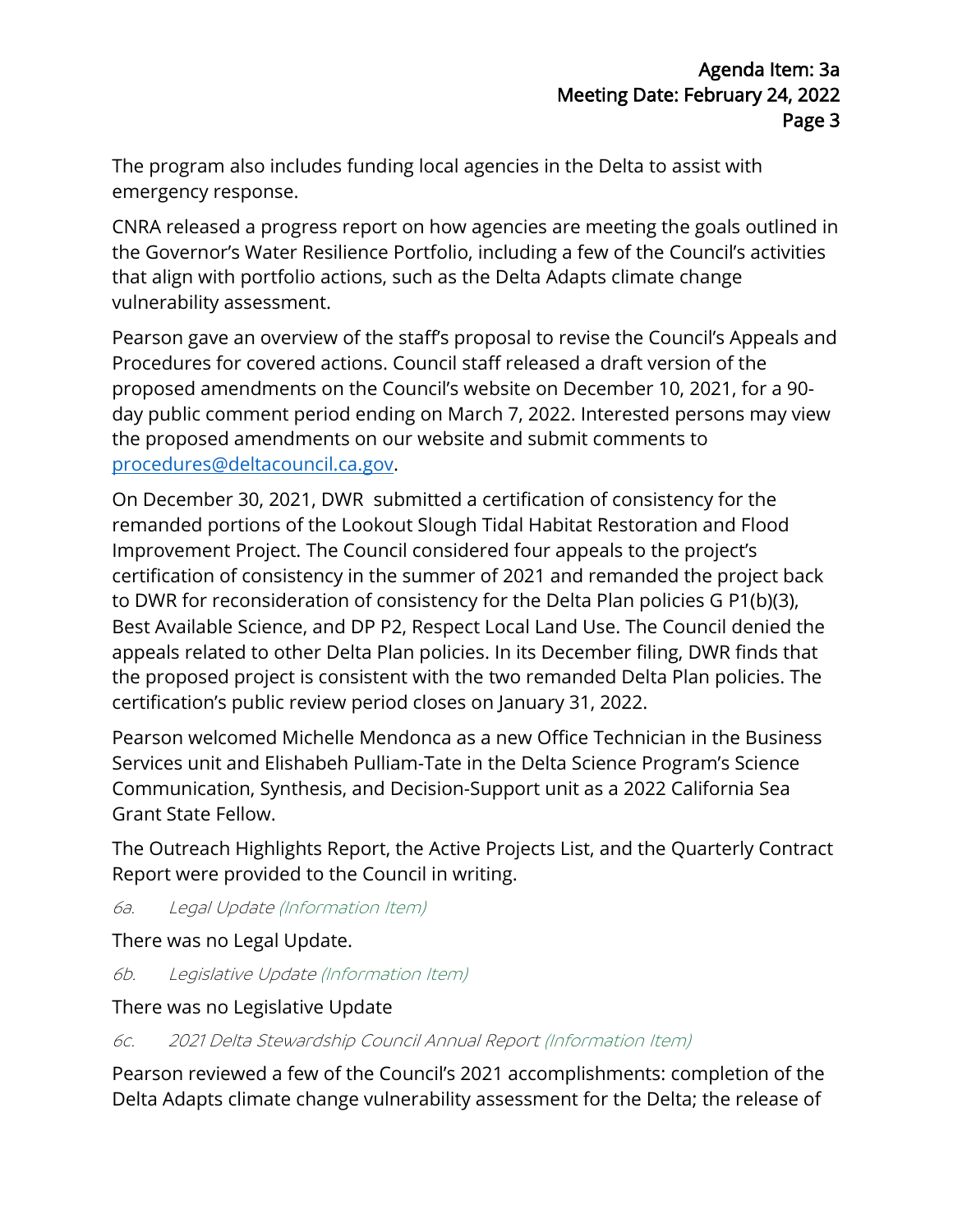the Ecosystem Amendment's Draft Program Environmental Impact Report for public review; updating the Delta Levees Investment Strategy and the initiation of rulemaking, and the Delta Plan Interagency Implementation Committee endorsed the creation of an Ecosystem Restoration Subcommittee to support the State's restoration goals for the Delta.

 Information Officer Brittany Young presented the Council's 2021 Annual Report: *Building Resilience Amid Rapid Change.* To view the full report, visit https://www.deltacouncil.ca.gov/pdf/2021-annual-report.pdf. Assistant Deputy Executive Officer for Communications Abbott Dutton and

 the annual report and the possibility of a quarterly report and other intermittent Vice-Chair Madueño and Dutton discussed how themes and content are chosen for updates on the Council's accomplishments.

 Councilmember Mehranian noted that the annual report is an important tool for sharing how the Council leads the charge for resilience in the Delta.

#### 6d. Environmental Justice Issue Paper Update (Information Item)

Special Assistant for Planning and Science Amanda Bohl provided an update on the Environmental Justice Issue Paper. The issue paper seeks to inform the Council's potential future actions to address environmental justice and better serve disadvantaged communities in pursuit of the coequal goals.

Councilmember Zingale and Bohl discussed the themes of the public comments that emerged from the community engagement and if there was a comparison of verbal and written comments.

Vice-Chair Madueño and Bohl discussed the leadership selection in the expert group and the organization selection for the interviewees.

#### 6e. San Francisco Bay Conservation and Development Commission Bay Adapt Letter (Action Item)

 In support of the San Francisco Bay Conservation and Development Commission's (BCDC) Bay Adapt initiative, staff drafted a letter to BCDC for Council review and approval. The Council's Deputy Executive Officer for Planning and Performance, Jeff Henderson, and BCDC Executive Director Larry Goldzband, provided an overview of the initiative and support letter.

 Motion: Offered by Smith, second by Mehranian – Approve the San Francisco Bay Conservation and Development Commission Bay Adapt Letter

**Vote:** 7/0 - The motion was adopted.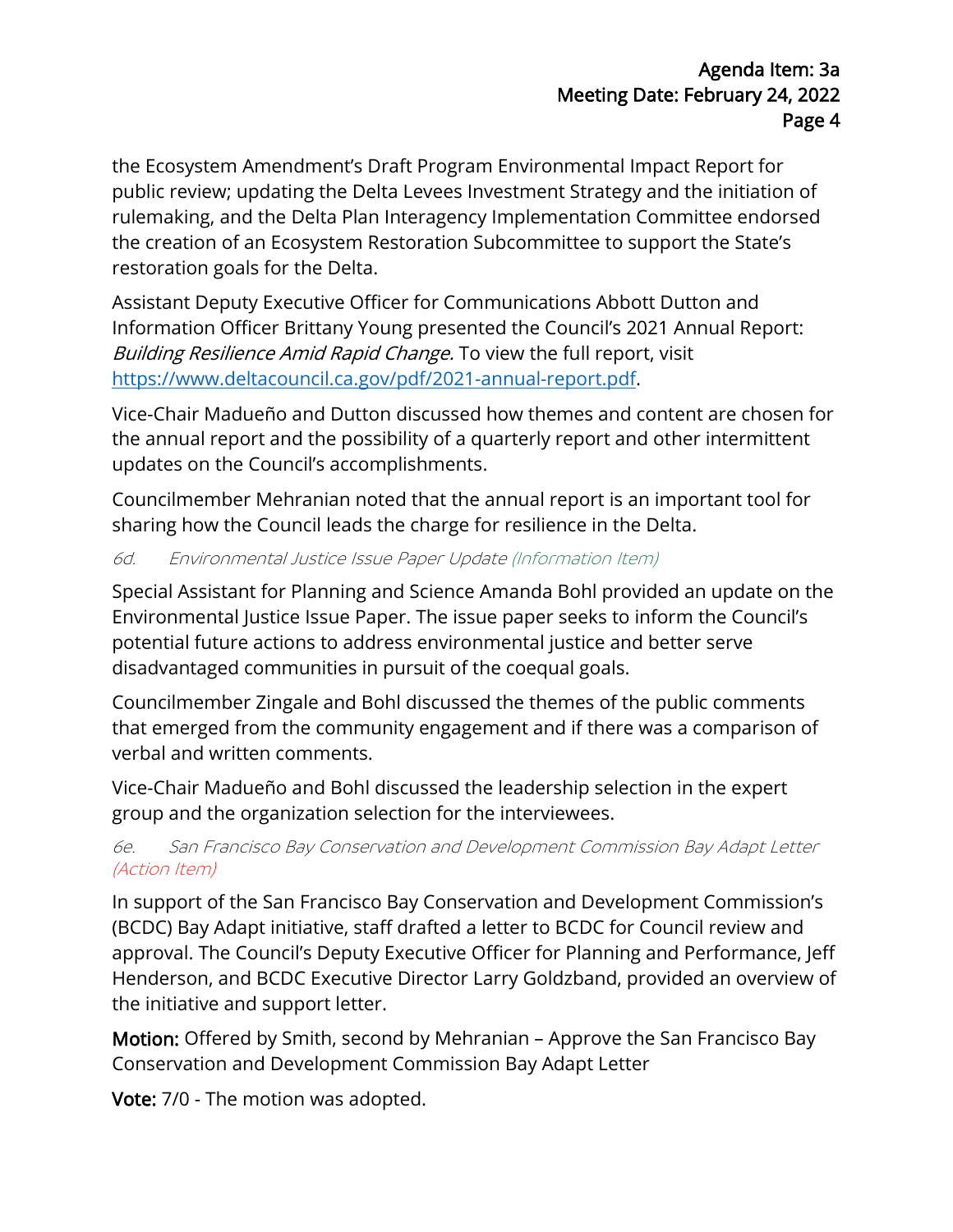The motion and vote are viewable on the linked agenda at<https://cal>span.org/unipage/?site=cal-span&owner=DSC&date=2022-01-27 minute 53:51.

The Executive Officer's Report is viewable on the linked agenda at <u><https://cal>-</u> span.org/unipage/?site=cal-span&owner=DSC&date=2022-01-27 minute 9:34.

## 7. LEAD SCIENTIST'S REPORT (INFORMATION ITEM)

 of the Delta Science Fellowship to showcase the findings of their work. This month's articles highlight results from three Delta Science fellows who are investigating how Delta Lead Scientist Dr. Laurel Larsen announced that over the next few months, the article spotlights in the Lead Scientist's Report would feature previous recipients the characteristics of the physical environment (e.g., temperature and oxygen levels) impact the growth rate, size, and survival of three native fish species of concern: the Longfin smelt, Delta smelt, and Chinook salmon. Their findings will help inform methods used in sustaining captive populations and help anticipate how wild populations will likely respond to warming.

 The Delta Science Program circulated the draft 2022-2026 Science Action Agenda (SAA) for public review in mid-November. In addition to sharing the draft via public listservs, staff carried out targeted outreach to collaborative venues and sought feedback from the Delta ISB. Delta Science Program staff is in the process of reviewing input from the public review period, which closed on January 21, 2022. Input from the review period will be considered when revising the final SAA, anticipated by Spring 2022. To learn more, please visit <https://scienceactionagenda.deltacouncil.ca.gov> or email [SAA@deltacouncil.ca.gov](mailto:SAA@deltacouncil.ca.gov) 

Dr. Larsen gave an overview of the Delta Interagency Invasive Species Coordination (DIISC) Team Symposium held on December 15, 2021. To view the recording, visit [https://www.youtube.com/watch?v=ryxcdCX4Nuo.](https://www.youtube.com/watch?v=ryxcdCX4Nuo)

 integrate immediate and long-term climate change considerations into their planning and implementation in the San Francisco Bay-Delta and beyond. The two-day Adapting Restoration for a Changing Climate Symposium will take place on February 2-3, 2022. The symposium will explore how restoration projects

 under review. The public release of the tool is tentatively set for April 2022. Dr. Larsen gave an update on the Delta Science Tracker. This tool is under development by the Delta Science Program staff, and the pilot website is currently

The social science integration efforts at the Council are now featured on the new social science webpage [\(https://deltacouncil.ca.gov/social-science\)](https://deltacouncil.ca.gov/social-science). The Bay-Delta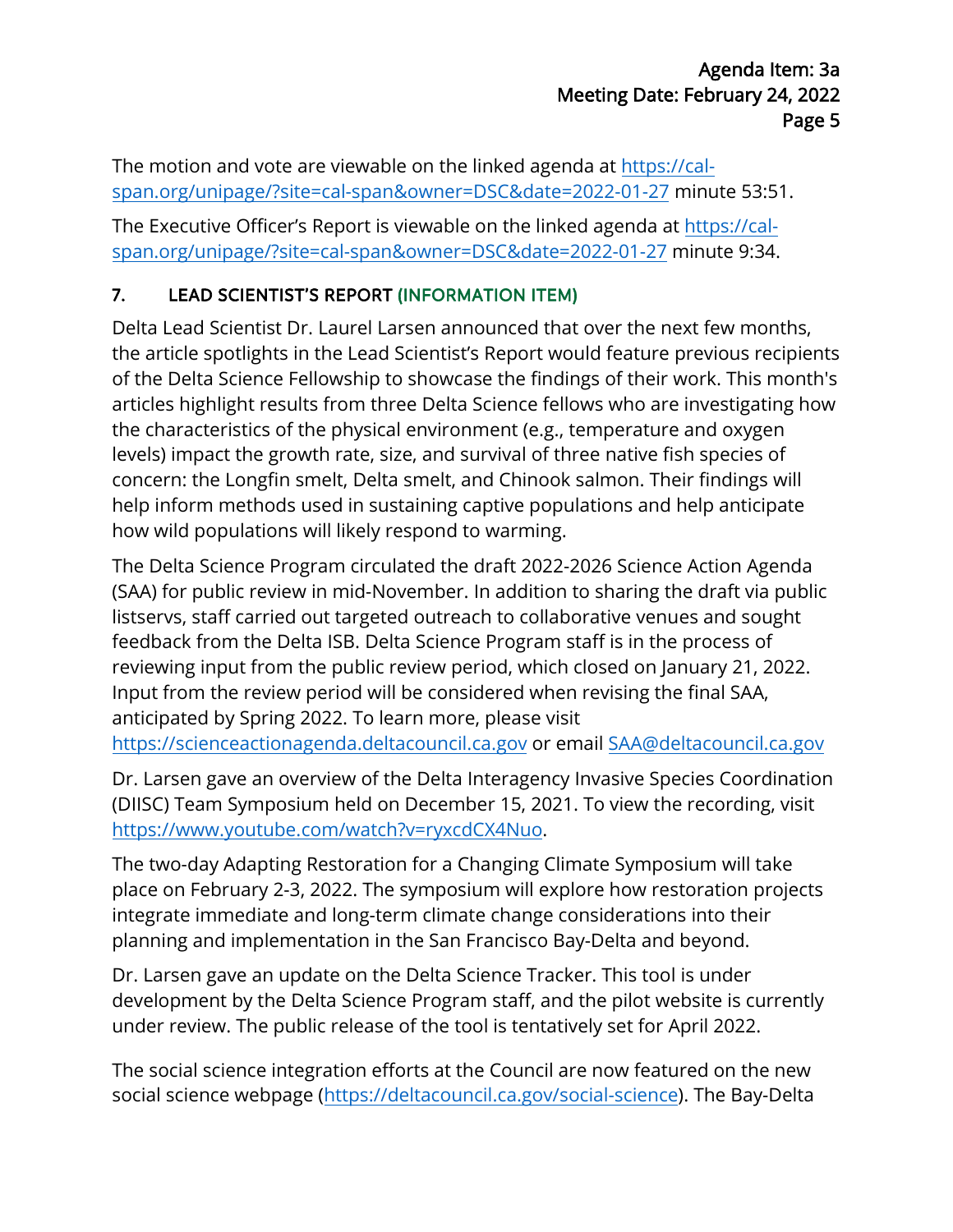Social Science Community of Practice (CoP) is highlighted and has its own webpage (https://deltacouncil.ca.gov/bay-delta-social-science-community-of-practice). The CoP held a steering committee meeting on January 18, 2022. The steering committee also set goals for convening the network in 2022 and discussed data synthesis or new research efforts the community members may initiate in the upcoming year.

Dr. Larsen gave an overview of the previous Delta Lead Scientist Ask Me Anything presentation. Archives of all sessions are available for viewing at the Council's Instagram page (@deltastewardshipcouncil).

The Delta Science Program and California Sea Grant are releasing a request for applications for the 2022 class of Delta Science Fellows at the end of January 2022. Applications are due in April 2022. Awards will be announced in June, and fellows will begin work in August/September 2022.

Dr. Larsen reviewed the By the Numbers report.

#### Public Comment

Deirdre Des Jardins, California Water Research, inquired if the previous pelagic organism decline research influenced Levi Lewis' research findings. Dr. Larsen responded to the comment and elaborated on the overlap of the two research projects. She also noted that the SAA highlights the need for more research on these complex and interconnected systems to find the threshold effects on individual species.

The agenda item is viewable on the linked agenda at https://calspan.org/unipage/?site=cal-span&owner=DSC&date=2022-01-27 minute 1:05:39.

#### 8. DELTA WATERMASTER UPDATE (INFORMATION ITEM)

 right curtailment and reporting orders in the Delta in response to the current The Delta Watermaster, Michael George, gave an overview of the current water drought. He also discussed the use of consistent data that enables the implementation of the Delta Alternative Compliance Plan (meeting the requirements of the Water Board's diversion measurement regulations).

 applications. George noted his excitement to have more accurate data and a Councilmembers thanked George for his presentation and congratulated him on the Delta Dry-year Response Pilot Program (DDRPP), which had already received 30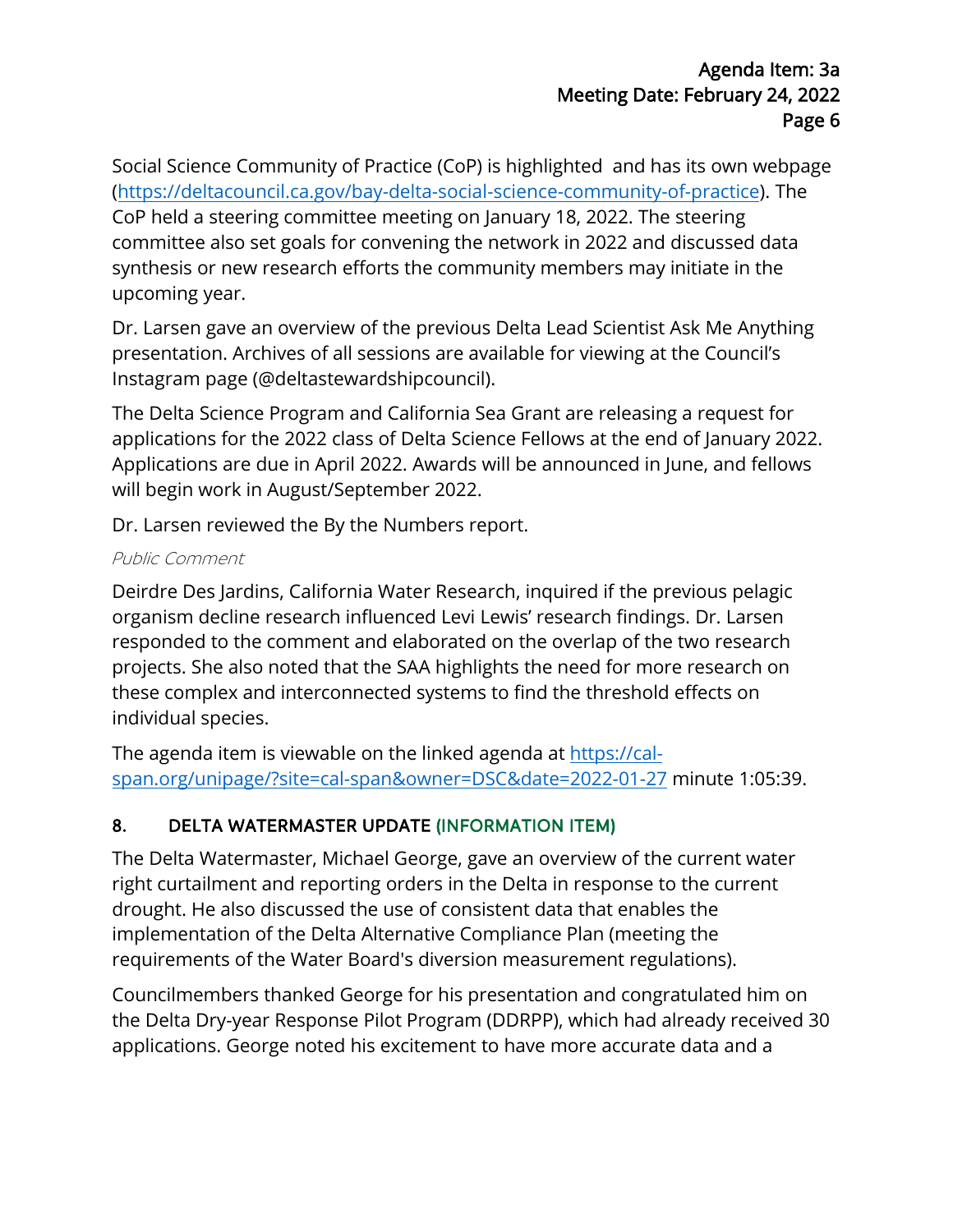deeper understanding that will result from this program and elaborated that the data collected through this program will be available to the public.

 Vice-Chair Madueño and George discussed the outreach efforts that preceded the launch of the DDRPP.

#### Public Comment

 answer a forecasting question at the January 26, 2022, CALFED Operations meeting. Deirdre Des Jardins, California Water Research, commended George for his work and presentation. Des Jardins noted that she had concerns that DWR couldn't She was also concerned about the information DWR is using for other forecast models.

 information. George responded, stating that the question was asked in the wrong forum, and it wasn't surprising that the participants on that call weren't familiar with that

 span.org/unipage/?site=cal-span&owner=DSC&date=2022-01-27 minute 1:32:30. The agenda item is viewable on the linked agenda at https://cal-

#### 9. DELTA CONVEYANCE UPDATE (INFORMATION ITEM)

Chair Tatayon recused herself from this item, and Vice-Chair Madueño presided over the remainder of the meeting.

 Staff from DWR and the Delta Conveyance Design and Construction Authority (DCDCA) provided the Council with an update on the Delta Conveyance Project's (DCP) progress.

 Reservoir Alternative. DCDCA Interim Executive Director Graham Bradner summarized the three alignments under consideration for the DCP: Central, Eastern, and Bethany

 the potential for flooding around the Twin Cities service shaft sites. Councilmember Nottoli and Bradner discussed the average depth of the tunnel and the construction and maintenance of the service shafts. Bradner also elaborated on

Councilmember Nottoli also highlighted that the levees south of Freeport need maintenance, and they should be addressed regardless of the status of the DCP.

DWR Environmental Program Manager for Delta Conveyance Carrie Buckman presented on the Bethany Alternative, the California Environmental Quality Act proposed project. Buckman also reviewed the DCP schedule and the progress made in 2021.